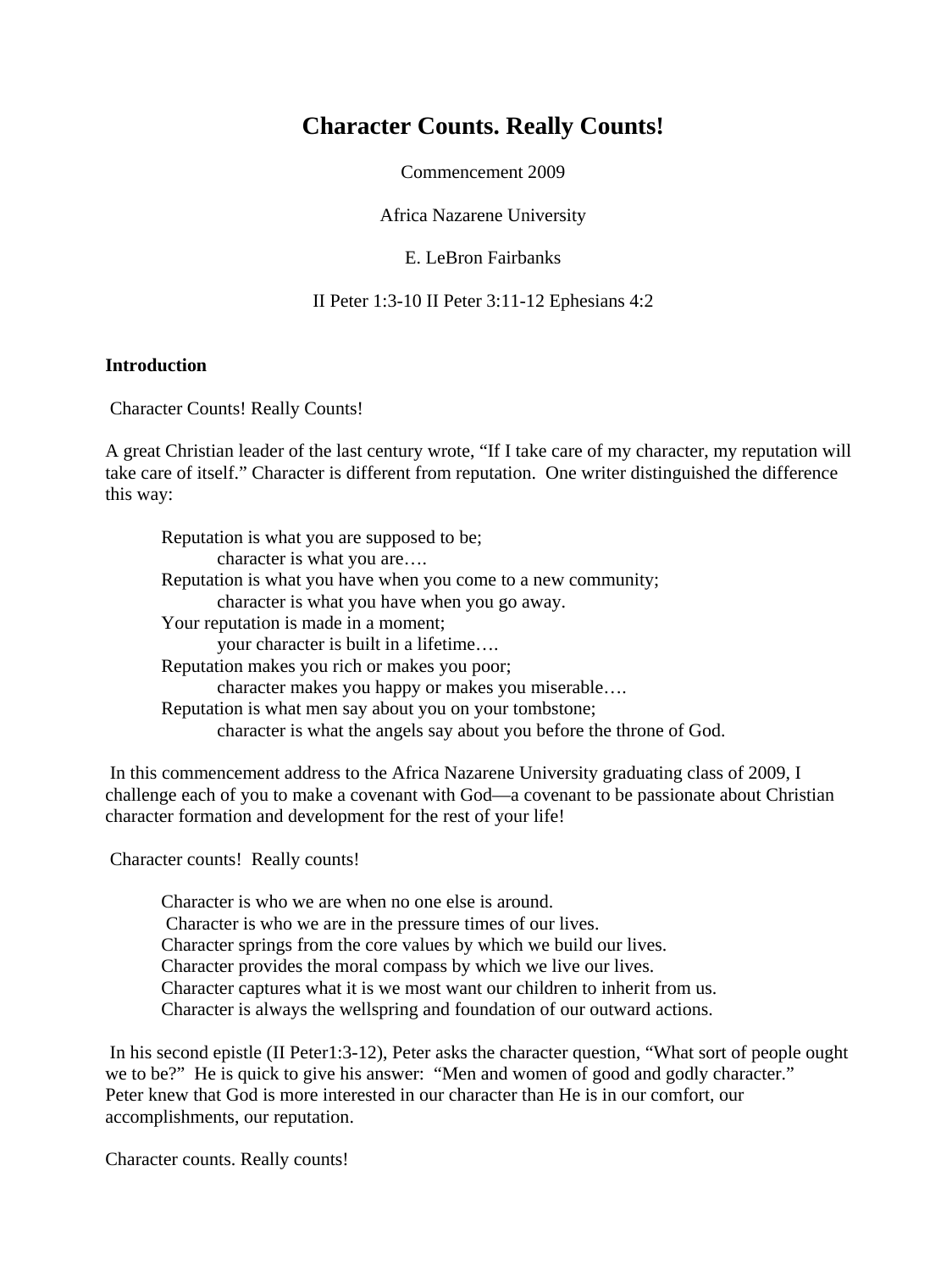In the scriptural passage read to you, Peter makes three assertions regarding Christian character.

- I. Character qualities must be intensely pursued.
- II. Character formation is a life-changing process.
- III. Character development has a profound purpose.

Permit me to speak briefly to these character-building imperatives.

# **I. Character qualities must be intensely pursued.**

 Often I ponder this question: Do people around us see in us the character qualities identified by Peter? I'm afraid they may see or hear just the opposite, like a cynical tongue, a negative attitude, a judgmental spirit, or a condescending demeanor.

These negative attitudes and behaviors, if we do not guard our thoughts and spirit, will eat us alive. Perhaps we, even on our campus, have not escaped the temptation to cynicism, negativism, and condescension. God forgive us!

The Bible identifies for us very different character qualities to be intensely pursued, if we are to become men and women of good and godly character.

Peter mentions in chapter 1: 5-7 the qualities of goodness, knowledge (or discernment), self control, perseverance, godliness, brotherly kindness, and love. Paul's list in Ephesians 4:2 includes humility, gentleness, patience, and kindness. The Old Testament prophet Micah asked, "And what does the Lord require of you but to do justly, to love mercy, and to walk humbly with your God?"

A friend said to me several years ago, "Life is too short not to live together kindly, compassionately and forgivingly." I was immediately reminded of the last verse of Ephesians , "Be kind and compassionately to one another, forgiving one another, just as in Christ God forgave you."

As Christians, we want these character qualities to characterize us at our best and convict us at our worst. From God's perspective, Christian character qualities are absolutely essential, and must be intensely pursued.

# II. **Peter doesn't just identify essential character qualities; secondly, he insists that character formation is a life-changing process**.

In other words, the character qualities identified by Peter flow from a life that has been saved by God's grace alone, through faith in Jesus Christ, who calls us to a life of holy living. Yet these very qualities of the holy life must be nurtured, cultivated, and developed throughout our lives if we truly are to be Christlike.

 Christian character formation takes place over a lifetime, and is shaped through our response to scriptural imperatives, and through a process of brokenness, prayer, silence, and confession.

I have discovered a painful yet fascinating relationship between brokenness and character development. I must continually ask the question in the conflict situations of life: what is God needing to teach me through this situation, this circumstance, or through this encounter…where I work, where I live, or even where I study?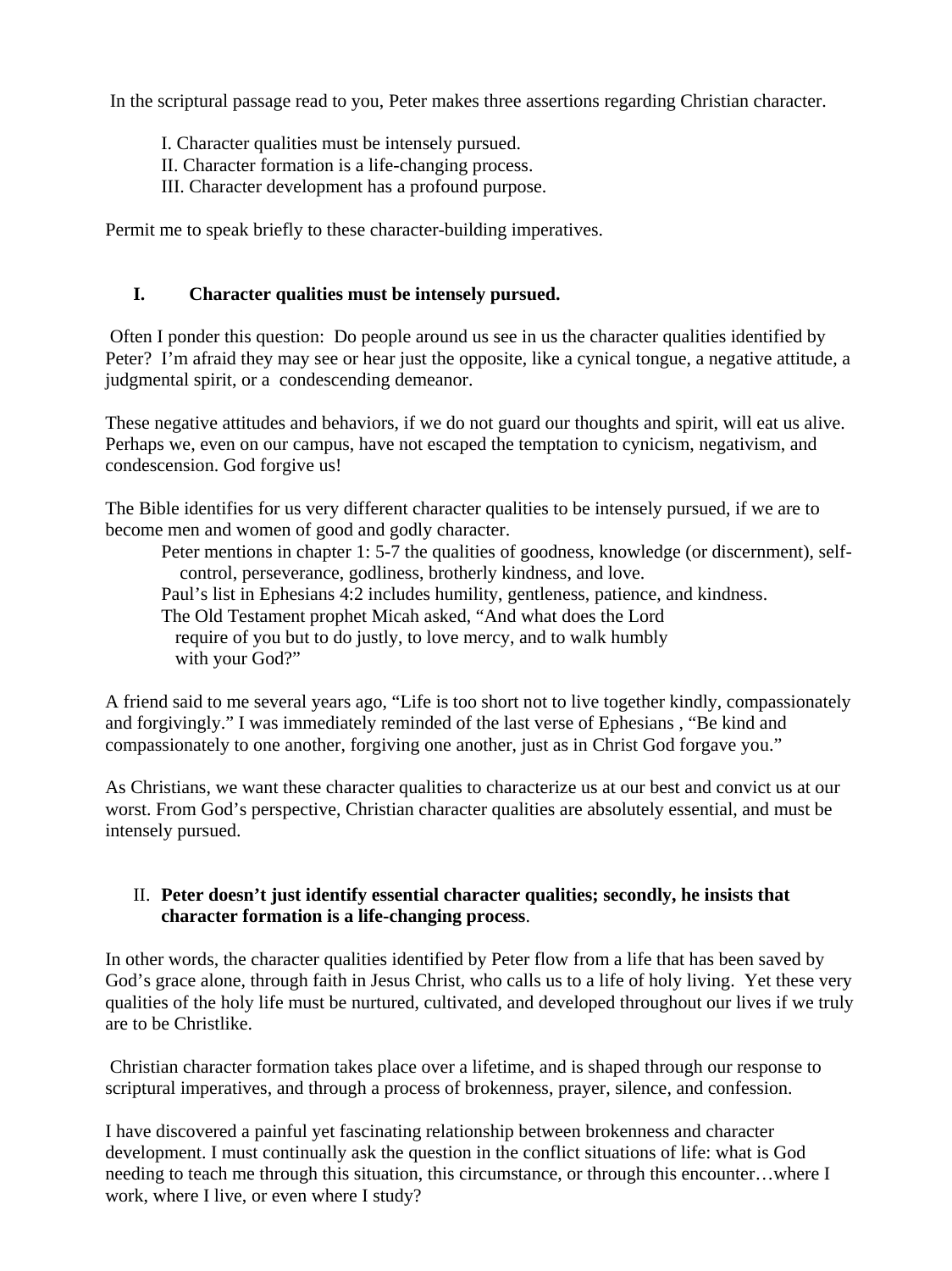The issue isn't who is right or wrong. The issue is my response to and attitude toward the person, situation, circumstance, or encounter--not why and what if; but, what can I learn, and how can I change.

 James 1:2-4 challenges us to consider it pure joy…whenever we face trials of many kinds because we know that the testing of our faith develops perseverance. "Perseverance," James states, "must finish its work so that we may be mature and complete, lacking nothing."

In Psalms 66:10-12, David prays, "For you, O God, have tested us. You refined us as silver is refined. You laid affliction upon our backs. You have caused men to ride over our heads. We went through fire and water, but you brought us out to rich fulfillment." God's process of helping us develop character involves being broken by Him. According to Psalm 51, "broken and contrite spirits are sacrifices we bring to God."

We can respond to the brokenness in our lives in one of several ways:

We can resent the situation, person, circumstance, or God...and thus grow bitter, become angry, and withdraw. But a transforming response to brokenness drives us to our knees. In these moments, we ask God in prayer what He is wanting to teach us through this "dark night of the soul."

What really hurts is that God often uses people who are different from us—teachers, employers, family, or students - often people with whom we may have problems, to teach us these lessons we need to know about ourselves. As strong as we think we are, we recognize how weak we really are, and how much we need our heavenly Father if we are grow in holiness of life. And, again, we are driven to our knees.

The process of Christian character formation begins with brokenness, which leads to prayer, and then we listen in silence. Psalms 39:1, states, "I will keep a muzzle on my mouth…I will…not let my tongue lead me into sin." Henri Nouwen, in commenting on this verse makes a profound statement, "When the door of the steam bath is continually left open, the heat inside rapidly escapes through it." [REPEAT]

How often we open our mouths and speak about events of the world, or about people, or circumstances; and how seldom we close our mouths and listen to God. a) It is when we are on our knees, during the times of brokenness, honesty, and confession, that our dependence on Him is strongest.

And in these moments we cry out in confession how really weak we are in our own strength.

#### Remember the chorus:

His strength is perfect when our strength is gone, He'll carry us when we can't carry on; Raised in His power, the weak become strong; His strength is perfect, His strength is perfect.

When I speak of brokenness, prayer, silence, and confession as means through which God shapes and forms our character, I am reminded of the chorus that has these thoughts:

Little by little You're changing me. Line upon line, You're changing me. In every way You're changing me. Father, You're changing me. [Praise God!]

Remember, Christian character formation is a life-changing and lifelong process, nurtured primarily by the spiritual disciplines of confession, silence, prayer, the trials and testings of our faith, and made effective in our lives by His grace and His strength alone!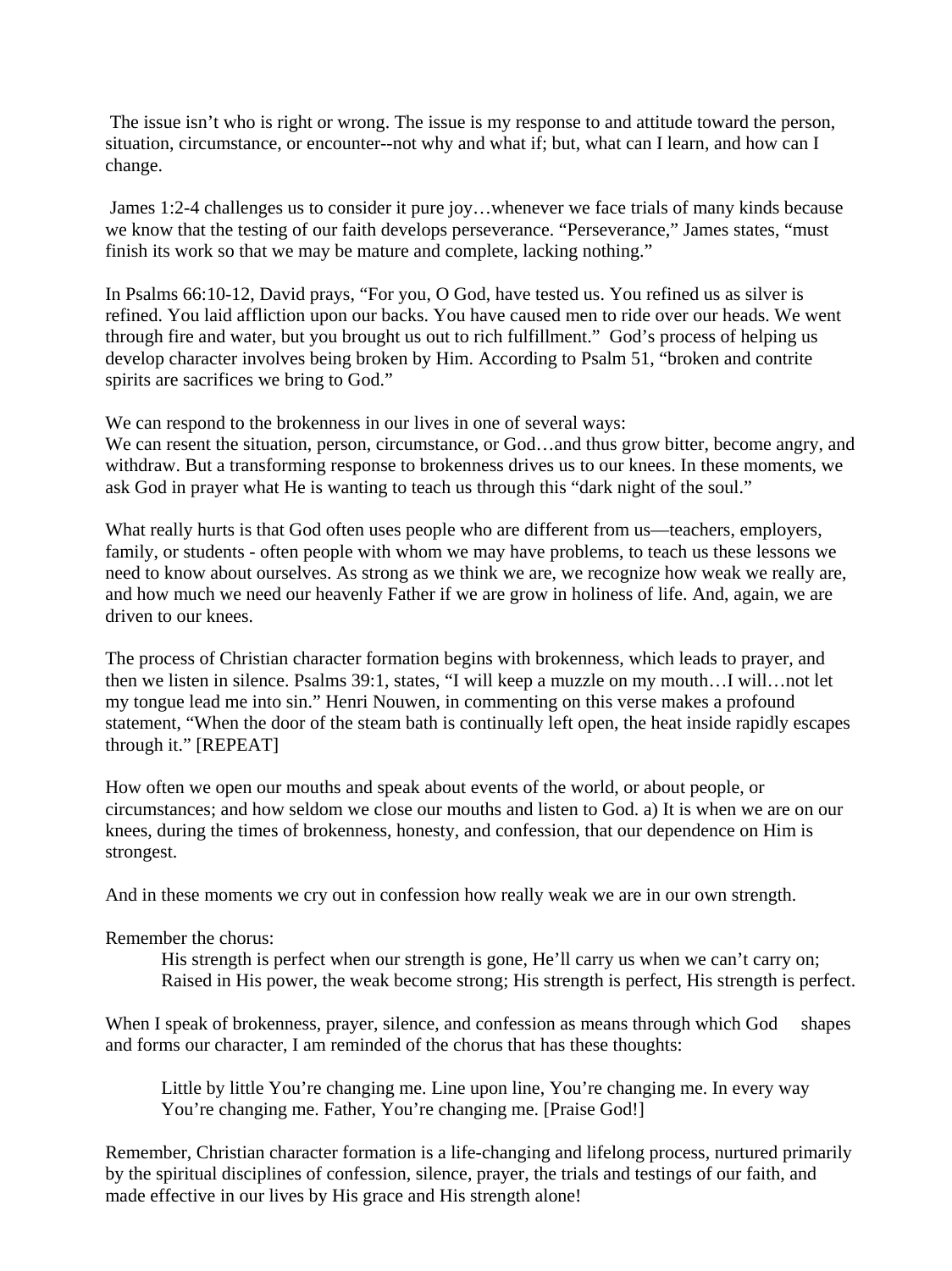Grace alone, which God supplies, Strength alone, He will provide, Christ in us, our Cornerstone; we will go forth in grace alone.

Character counts. Really Counts!

## III. **Finally, Peter drives home the point that character development has a profound purpose**.

The book Becoming a Person of Influence states that "many succeed momentarily by what they know, some succeed temporarily by what they do, but few succeed permanently by who they are." "Leading Christianly really is about who you are, not what you do."

Nevertheless, being a man or woman of "good and godly character" produces profound results. Verse 8 tells us that if we have these character qualities increasingly in our lives, We will be effective in reflecting Christlikeness in our lives and productive in the ministry of reconciliation with others.

 God wants to develop these Christian character qualities in our lives so that we can participate with Him in His great mission in the world. Amazingly, we participate with God in His mission of reconciliation through living godly lives before others, and faithful lives before Him. What a humbling thought!

 Five questions have helped me in my ministry of reconciliation and my pursuit of Christlikeness. Perhaps they will help you.

Will this action I am considering strengthen me spiritually? Would I want my son, my wife, or my best friend to copy this action of mine? Does this action violate a biblical principle? Does this action strengthen the body of Christ? Would an unbelieving friend be attracted to Christ and the Christian faith by my behavior?

Character Counts. Really counts!

Remember, God is more interested in our character than He is in our accomplishments, our comfort…or our reputation. He wants to shape you and me for Kingdom priorities. He desires for us to participate with Him in reconciling the world unto Himself!

### **Conclusion**

I ask you to consider this question as I conclude: when you come to the end of your life, now do you want to be remembered—for your character or for your reputation? Peter comes down squarely on the side of character.

He admonishes you and me to be "men and women of good and godly character," individuals whose lives are characterized by goodness, knowledge or discernment, self-control, perseverance, godliness, brotherly kindness, and love so that we will be effective and productive in the things that count for eternity.

Remember, character counts. Really counts!